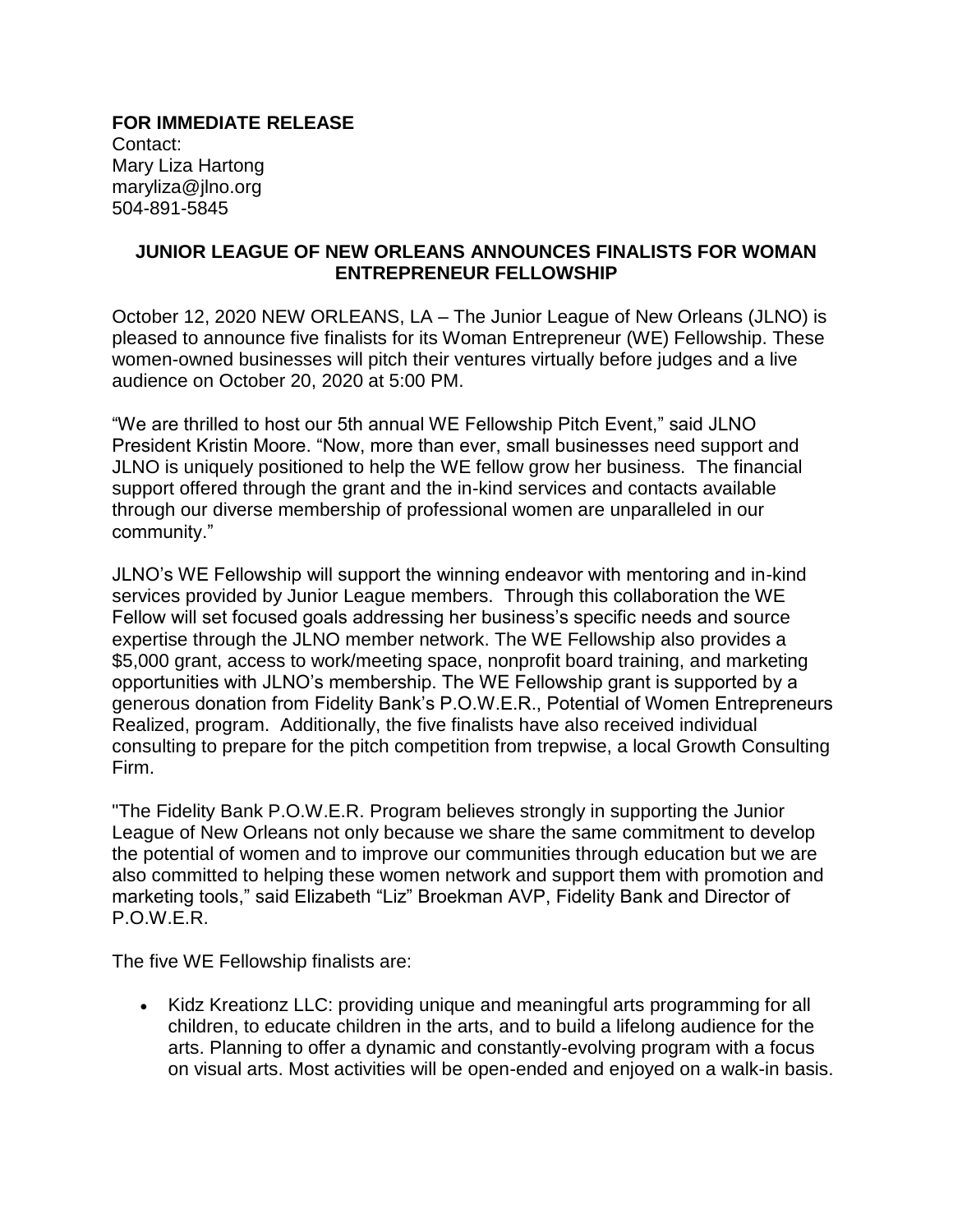Kidz Kreationz will be staffed by working artists, and all structures activities will be led by master artist-teachers.

- Magic Hands Solution: an all-natural odor eliminator collection that removes the smell of seafood, smoke, and spices from your hands. "Da Solution" is a 100% all-natural Waterless Odor Eliminator and deodorizes by removing the smell naturally, leaving hands smelling clean and feeling refreshed.
- Nola Wood Windows: the mission to lovingly restore the century old windows, doors, and shutters keeping with traditional methods and materials to shine like the day they were first installed. Teach homeowners how to do the work and, with future plans to teach apprentices the craft to set them on a path to owning their own business.
- Vibrant Market: a Clean Beauty, Wellness and Lifestyle store + spa where putting holistic health and efficacy first in skincare, services, resources, supplements, and makeup. Working to provide clients with resources to be the most Vibrant versions of themselves, iInside and out, mind and body.
- WATER BLOCK: an urban design studio that addresses environmental and climate risks in neighborhoods through design, community engagement, and planning by engaging residents in urban design projects that impact their overall health. The youth arm, WATER BLOCK Kids, teaches elementary age youth about architecture, landscape architecture, urban planning and real estate through educational programs and products. Through this initiative, kids use a social justice lens to think critically about the conditions in their cities and neighborhoods.

Each finalist will give a six-minute presentation followed by a brief question and answer session. Broekman will host the event.. At the conclusion of the presentations, three judges will select the 2020-2021 WE Fellow. The judges are:

- Kelisha Garrett Principal Consultant at Gen-X Consulting Group, a firm focused in business development, strategic sourcing and vendor compliance management; the Executive Director of the New Orleans Regional Black Chamber of Commerce which covers a 10-parish region in southern Louisiana and the Chief Operating Officer & Vice- President of the Louisiana Chamber of Commerce Foundation. In addition, she is a licensed Realtor in the State of Louisiana. During the lifecycle of her prior careers, she has worked in pharmaceutical research, financial advisory as a stockbroker, a legal nurse consultant, and a licensed realtor in the state of Louisiana.
- Cecile Hardy Tanguis Founder of NOLA Couture, high-end custom fashion design brand founded in the wake of Hurricane Katrina with multiple locations including one in the new Louis Armstrong Airport; co-founder of Poke Loa, the first poke restaurant in Louisiana with five locations in the New Orleans area. The design of Cecile's brand, NOLA Couture, offers a unique way to showcase New Orleanians' hometown pride and includes manufacturing capabilities through sister company, NOLA Sewn. Through NOLA Sewn, Cecile recently assisted the local manufacturing of 250,000+ PPE masks and gowns in the wake of the COVID-19 pandemic. Cecile contributed to the opening of the